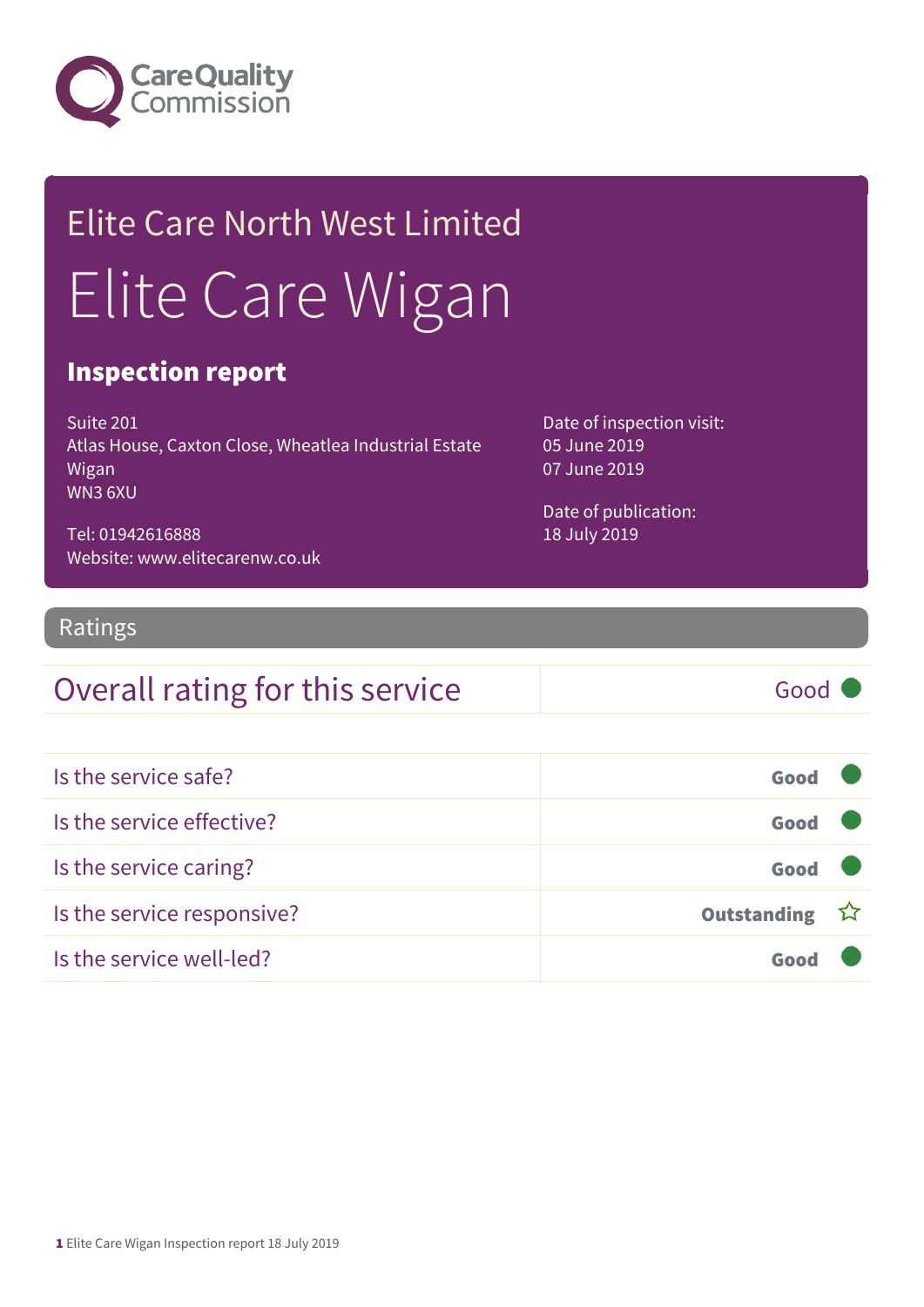### Summary of findings

#### Overall summary

#### About the service

Elite Care Wigan is a domiciliary care agency. It is part of the local authorities ''Ethical Community Services Framework', covering packages of care across the borough. The service also supports people privately via self-funding or direct payments. At the time of the inspection 21 people were using the service.

People's experience of using this service and what we found

People spoke positively about the care and support provided by Elite Care Wigan and said they would, and in some cases already had, recommended the service to others.

People and their relatives said they felt safe and comfortable in the staff's presence. Each person was supported by a set team of carers, which helped form positive working relationships and a sense of familiarity.

People told us their carers were well trained and provided personalised care which met their needs and wishes. Staff had received a comprehensive induction, along with ongoing training to ensure knowledge and skills remained up to date.

Care files contained detailed information about people and how they wished to be supported and cared for. These had been reviewed regularly to reflect people's changing needs.

People were supported to have maximum choice and control of their lives and staff supported them in the least restrictive way possible and in their best interests; the policies and systems in the service supported this practice.

The service was exceptionally responsive to peoples assessed and changing needs, adapting and in some cases creating new methods and systems to support the delivery of care. The service had been able to effectively support a number of people, other providers had experienced difficulty in engaging.

Staff told us they felt fully supported and listened to. They had opportunities to discuss their roles and any issues or concerns via regular supervision, team meetings or by calling into the office, where an 'open door' policy was in place.

People and their relatives had been provided with details of how to raise a complaint internally, along with details of how to escalate the complaint should they not be happy with the response or action taken. None of the people we spoke with had raised a formal complaint, but all confirmed they would feel comfortable speaking to any of the staff about concerns.

The service used a range of systems to monitor the quality and effectiveness of the care and support provided. The service worked closely with the company who had developed the electronic system, to ensure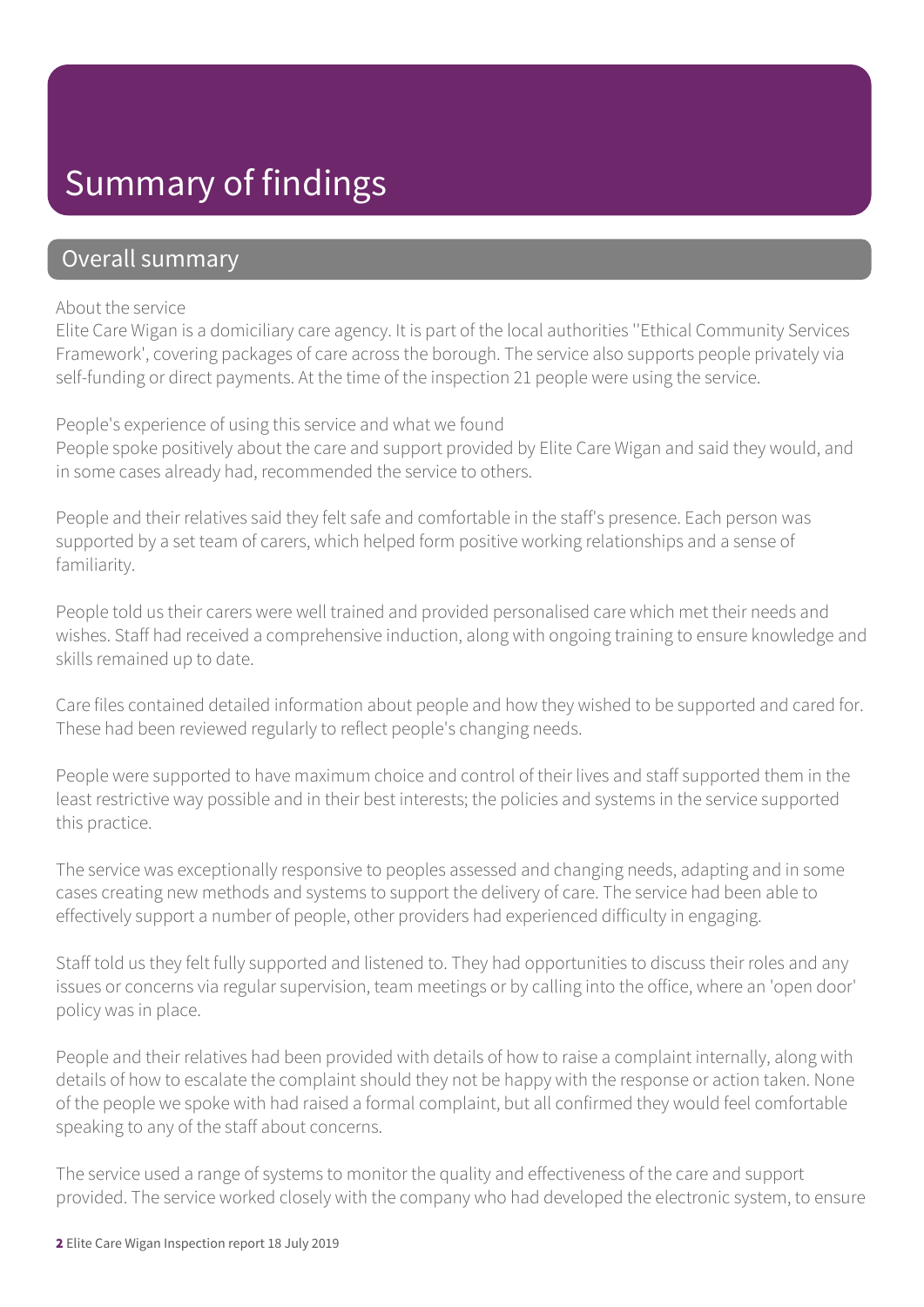it was fit for purpose and met the evolving needs of people and the service.

For more details, please see the full report which is on the CQC website at www.cqc.org.uk

#### Rating at last inspection

This service was registered with us on 07/06/2018 and this is the first inspection.

#### Why we inspected

This inspection was part of our scheduled plan of visiting services to check the safety and quality of care people received. Newly registered services are inspected within 12 months of registration.

#### Follow up

We will continue to monitor information we receive about the service until we return to visit as per our reinspection programme. If we receive any concerning information we may inspect sooner.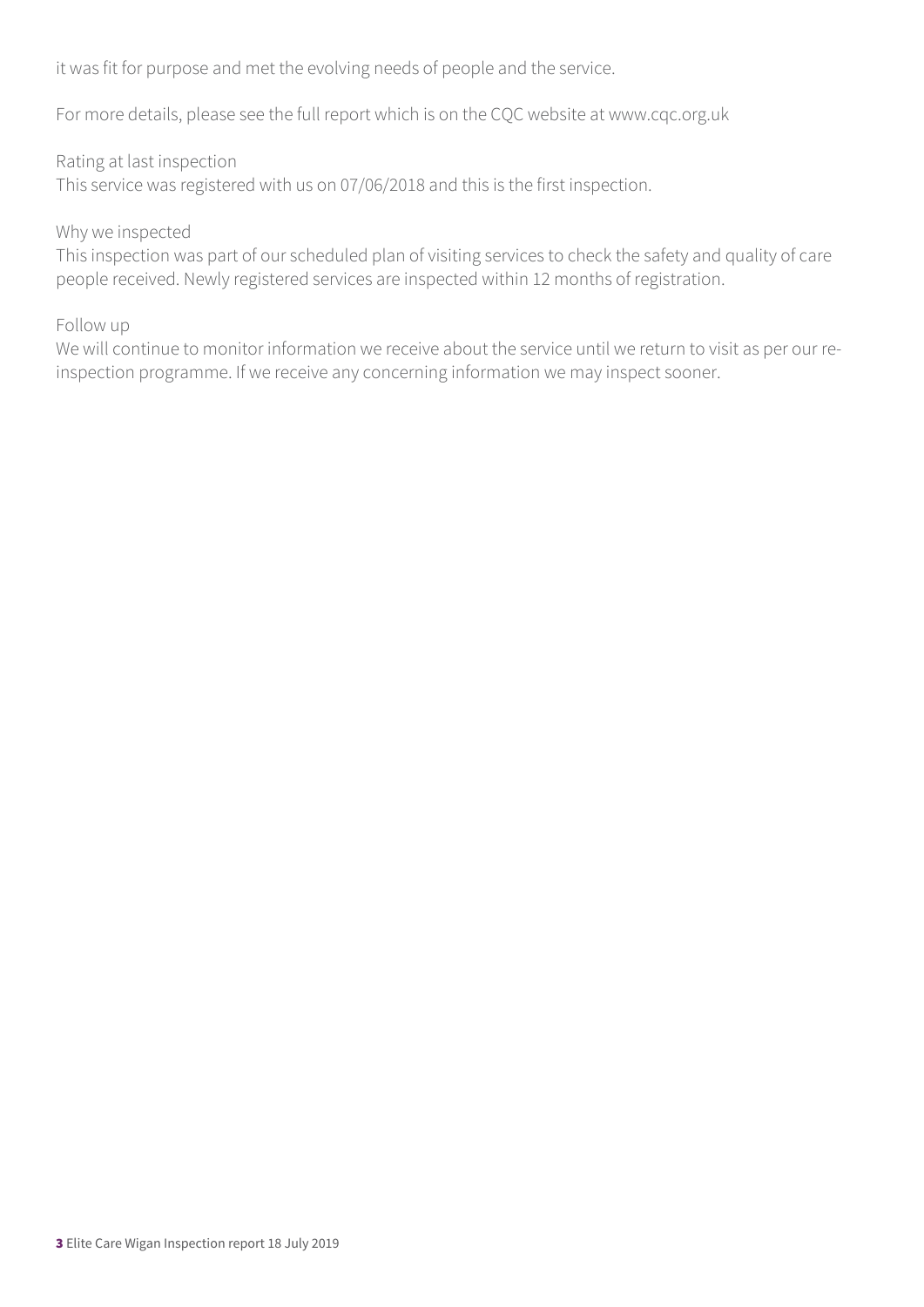### The five questions we ask about services and what we found

We always ask the following five questions of services.

| Is the service safe?<br>The service was safe.                                                                            | Good          |
|--------------------------------------------------------------------------------------------------------------------------|---------------|
| Details are in our safe findings below.<br>Is the service effective?                                                     | Good          |
| The service was effective.<br>Details are in our effective findings below.                                               |               |
| Is the service caring?<br>The service was caring.<br>Details are in our caring findings below.                           | Good          |
| Is the service responsive?<br>The service was exceptionally responsive.<br>Details are in our responsive findings below. | Outstanding ☆ |
| Is the service well-led?<br>The service was well-led.<br>Details are in our well-Led findings below.                     | Good          |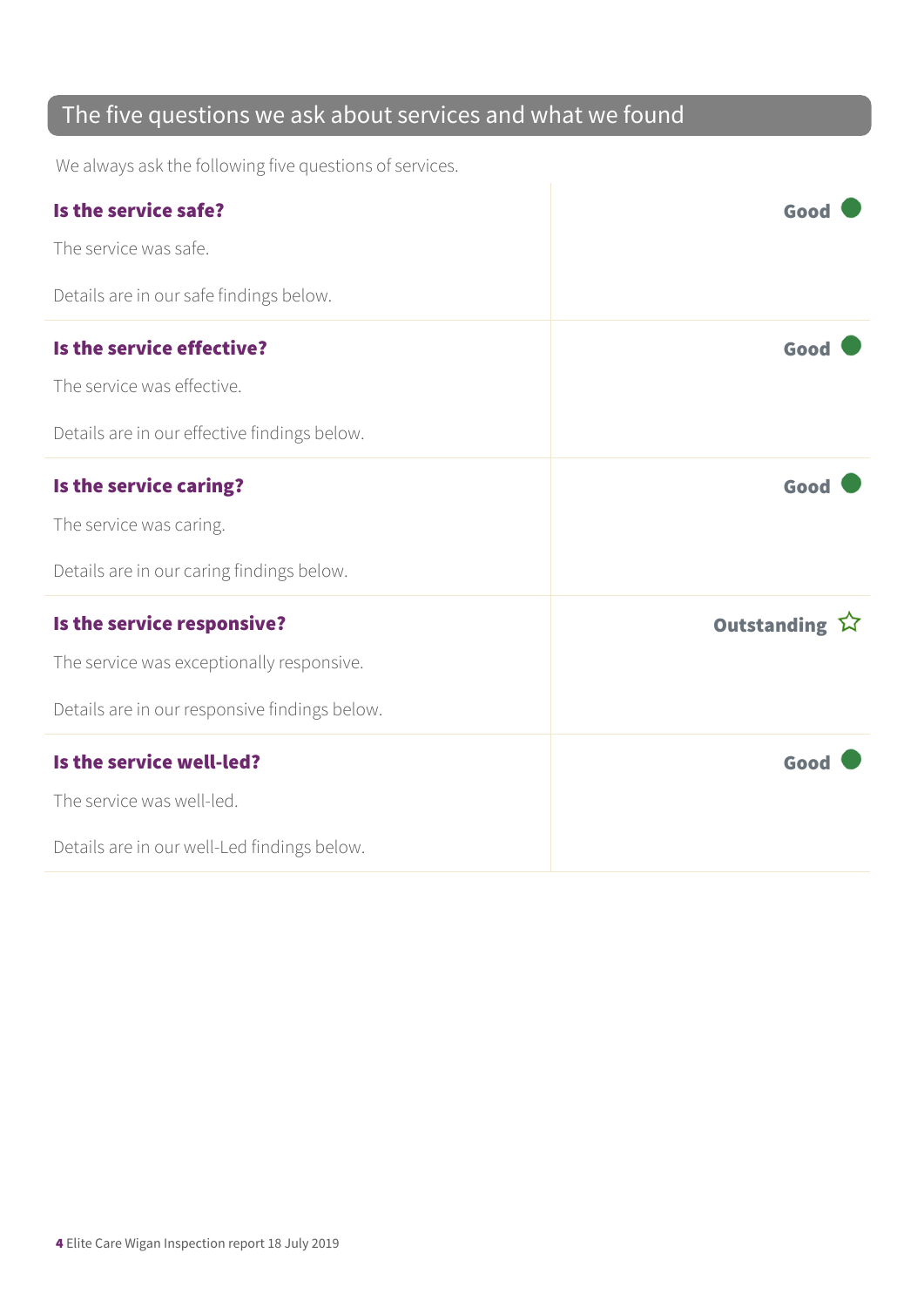

# Elite Care Wigan

#### Detailed findings

### Background to this inspection

#### The inspection

We carried out this inspection under Section 60 of the Health and Social Care Act 2008 (the Act) as part of our regulatory functions. We checked whether the provider was meeting the legal requirements and regulations associated with the Act. We looked at the overall quality of the service and provided a rating for the service under the Care Act 2014.

Inspection team The inspection team consisted of one inspector from the Care Quality Commission (CQC).

#### Service and service type

This service is a domiciliary care agency. It provides personal care to people living in their own houses and flats. The service had a manager registered with the Care Quality Commission. This means that they and the provider are legally responsible for how the service is run and for the quality and safety of the care provided.

We gave the service 48 hours' notice of the inspection. This was to ensure the provider and registered manager would be available to support the inspection and to allow time for people to be asked if we could contact them for feedback and complete home visits to speak to them in person.

Inspection activity started on 03 June and ended on 13 June. We visited the office location on 05 June.

#### What we did before the inspection

Prior to the inspection we reviewed information and evidence we already held about the service, which had been collected via our ongoing monitoring of care services. This included notifications sent to us by the service. Notifications are details about changes, events or incidents that the provider is legally obliged to send to us without delay. We also asked for feedback from the local authority and professionals who worked with the service.

The provider was not asked to complete a provider information return prior to this inspection. This is information we require providers to send us to give some key information about the service, what the service does well and improvements they plan to make. We took this into account when we inspected the service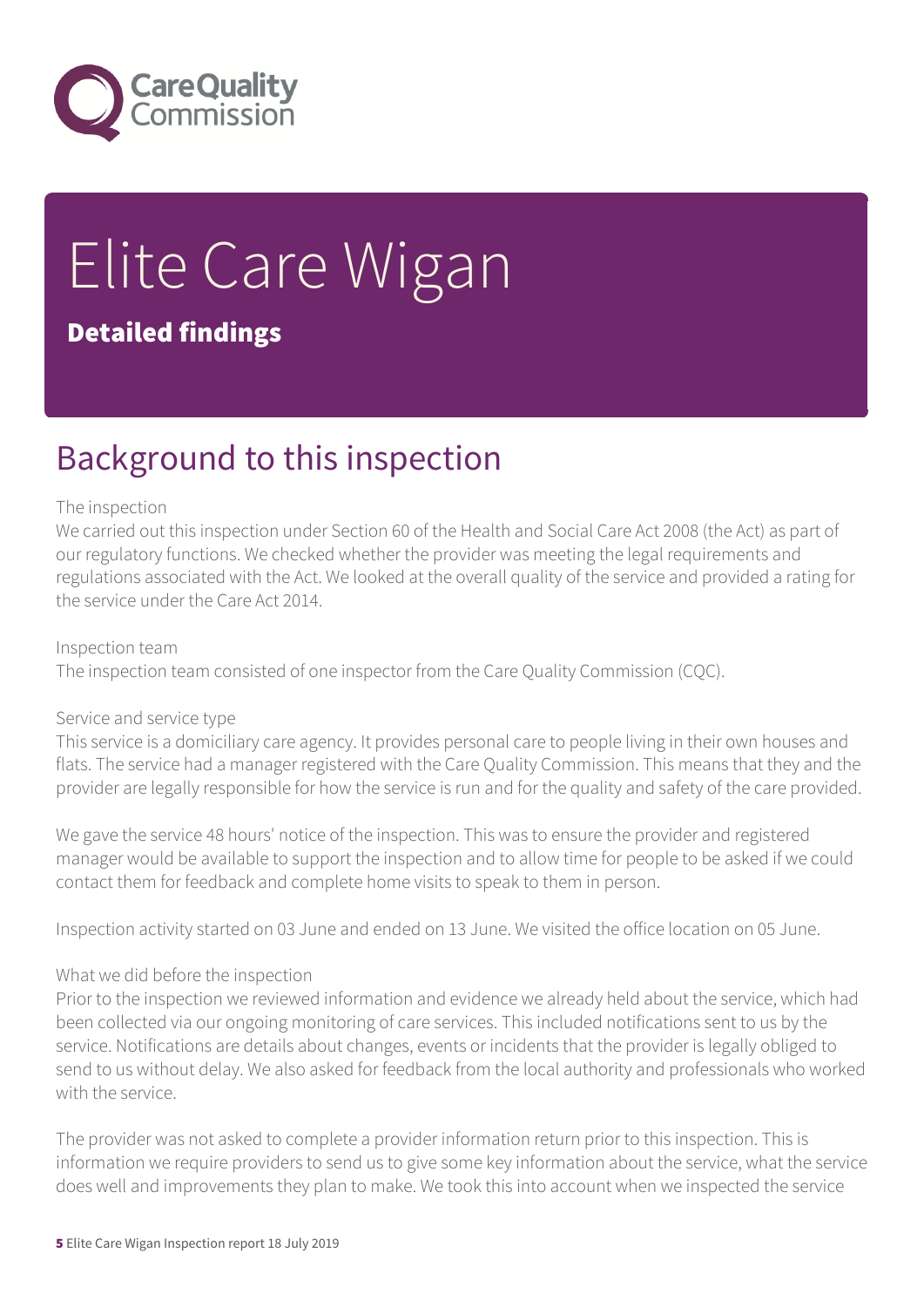and made the judgements in this report.

We used all of this information to plan our inspection.

#### During the inspection

We spoke with four people who used the service and two relatives about their experience of the care provided. We spoke with nine members of staff including the head of care, registered manager, head of quality and compliance, care planning coordinator and care workers.

We reviewed a range of records. This included four people's care records and multiple medication records. We looked at four staff files in relation to recruitment and staff supervision along with a variety of records relating to the management of the service, including policies and procedures, audits and quality monitoring information.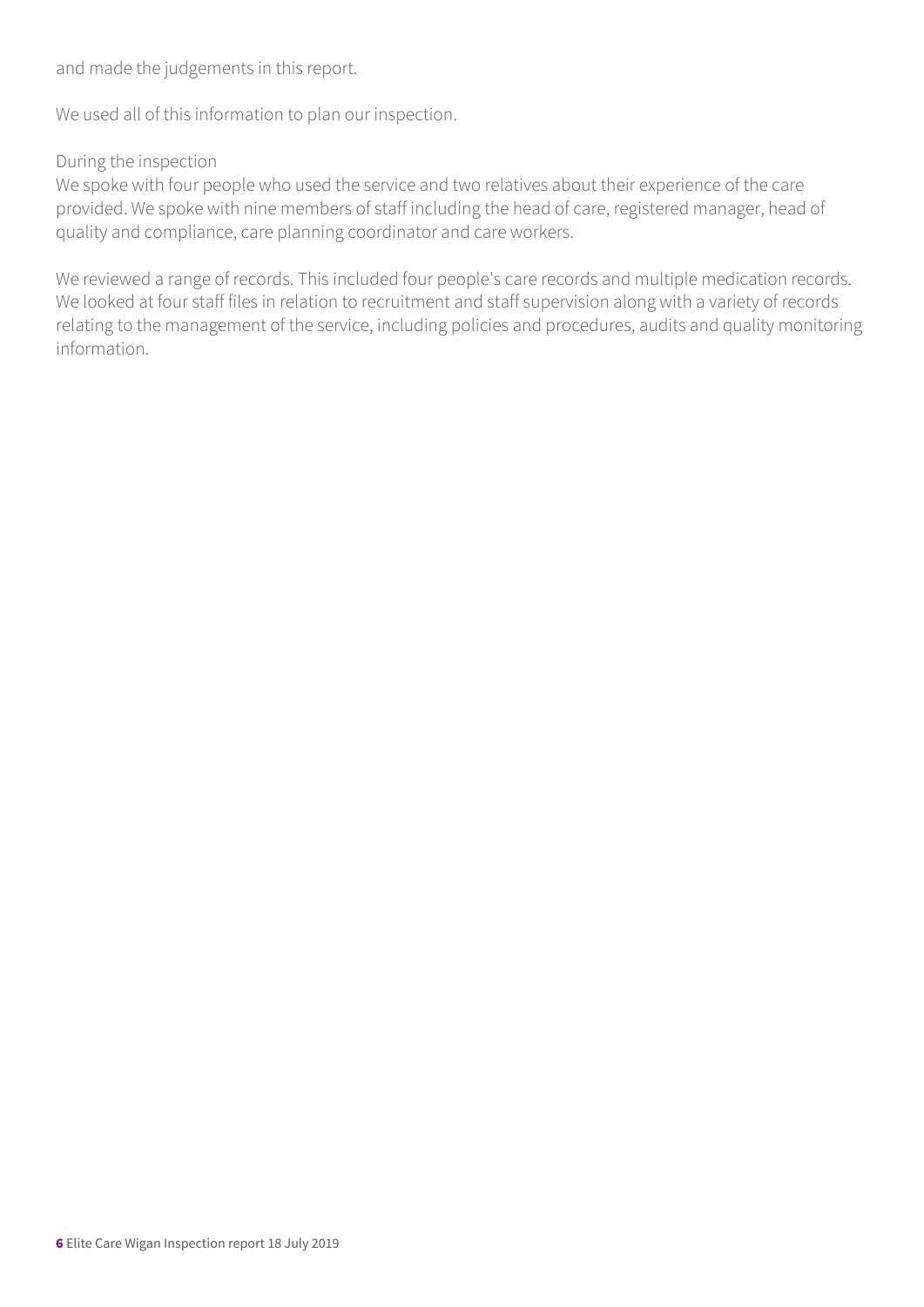### Is the service safe?

### Our findings

Safe – this means we looked for evidence that people were protected from abuse and avoidable harm.

At this inspection this key question has been rated as good. This meant people were safe and protected from avoidable harm.

Systems and processes to safeguard people from the risk of abuse; Learning lessons when things go wrong ● People and the relatives we spoke with told us they received safe care and felt fully supported. One person

told us, "Yes, I feel safe. I am very satisfied. This is the third company we have used, the other two were terrible, but I feel very comfortable with the girls who visit." Another said, "Yes, I feel safe, the staff are very good."

● Staff knew how to identify and report any safeguarding concerns. Safeguarding training had been included as part of the induction process with annual refreshers provided, to ensure knowledge remained up to date.

● Local authority procedures for the reporting of safeguarding concerns were in place and utilised. Within Wigan this is known as the Tier system.

● The service was proactive in reviewing any incidents or things which had not gone as well as expected, with action plans generated to prevent a reoccurrence or ensure better future outcomes.

Assessing risk, safety monitoring and management

- Detailed risk assessments had been completed by the service as part of both the referral and care planning process. These covered a range of areas, including each area of the support plan, to consider the risks of not providing care as prescribed. For each risk, control measures to minimise the risk had been included.
- Health and safety had also been considered, including assessments of the internal and external environment of people's homes, to ensure a safe working environment was maintained.
- Where people had moving and handling needs, risk assessments had been completed, which included details of the equipment used and the date this had last been safety checked and serviced.
- The service had a robust system for the recording and reviewing of accidents and incidents. Detailed forms captured what had occurred, what was being done at the time and any factors which may have contributed, along with action taken. A manager reviewed each incident and documented any additional actions taken.

#### Staffing and recruitment

• Safe recruitment procedures were in place to ensure staff employed were suitable for the role, and people were kept safe. Disclosure and Baring Service (DBS) checks had been completed. DBS checks help employers make safe recruitment decisions as they identify if a person has had any criminal convictions or cautions.

● People, their relatives and staff we spoke with all confirmed enough staff were deployed to meet needs. The service also ensured consistency by ensuring each person had a set team of care staff. One person told us, "I have a set team of about five staff. Any new one's shadow before starting." Whilst a staff member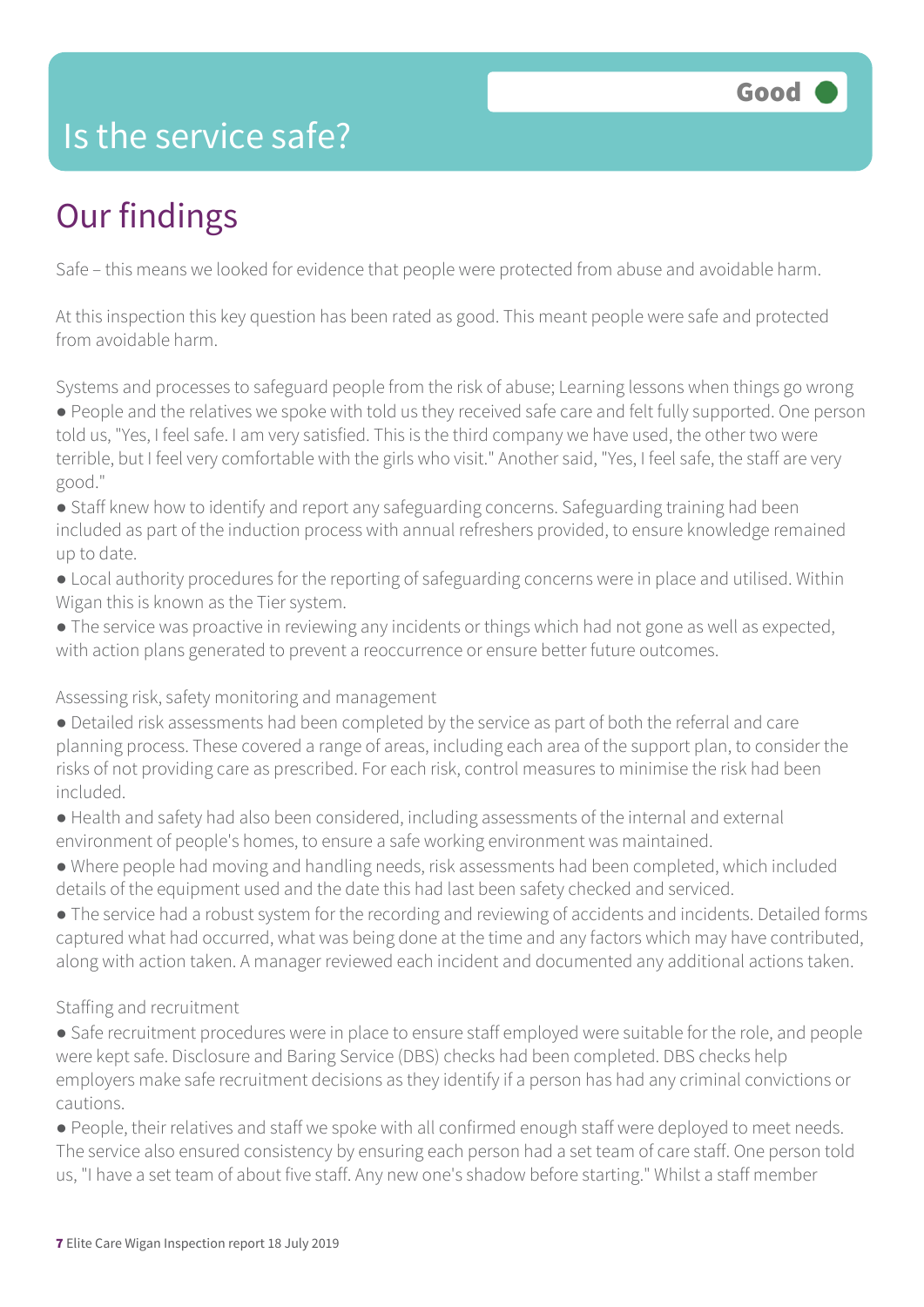stated, "Staffing is absolutely fine, no concerns. The rotas are manageable and not bad for travelling time, I'm usually given about 15 – 20 minutes between visits."

● Staffing levels were based on people's needs. The service used the staff roster system to compare the care hours required per week against staff availability. The head of care told us, "We don't take on any packages we cannot manage. We like to have a 50 percent ratio, which is two staff to every client."

● New packages were either incorporated into current staffing levels or the service would recruit specifically for that person. We noted ongoing recruitment had been completed to ensure enough staff had been employed to meet the growing needs of the service.

#### Using medicines safely

● Medicines were managed safely. People who received assistance in this area told us they were happy with the support provided. One stated, "Yes, I get my medication when I need it. I am happy with how this is managed." Another stated, "They prompt me to take them [medicines], just in case I have forgotten. They are very good with this,"

- Each person had a medicine's care and support plan, which covered health issues, medicines prescribed, reason for taking, the frequency and how they liked to take them.
- Staff had all received medicines training and had their competency assessed prior to supporting people with their medicines.

● Medication Administration Records (MAR) contained the required information, to ensure medicines were administered safely. The service used electronic MAR charts, which staff accessed via a mobile device. The system automatically detected any medicines which had not been administered during each time period and alerted the office, so this could be addressed in real time.

#### Preventing and controlling infection

- Effective measures had been taken to help prevent and control infection, including staff training and the ongoing provision of personal protective equipment (PPE).
- People told us staff consistently wore PPE, such as gloves and aprons as required.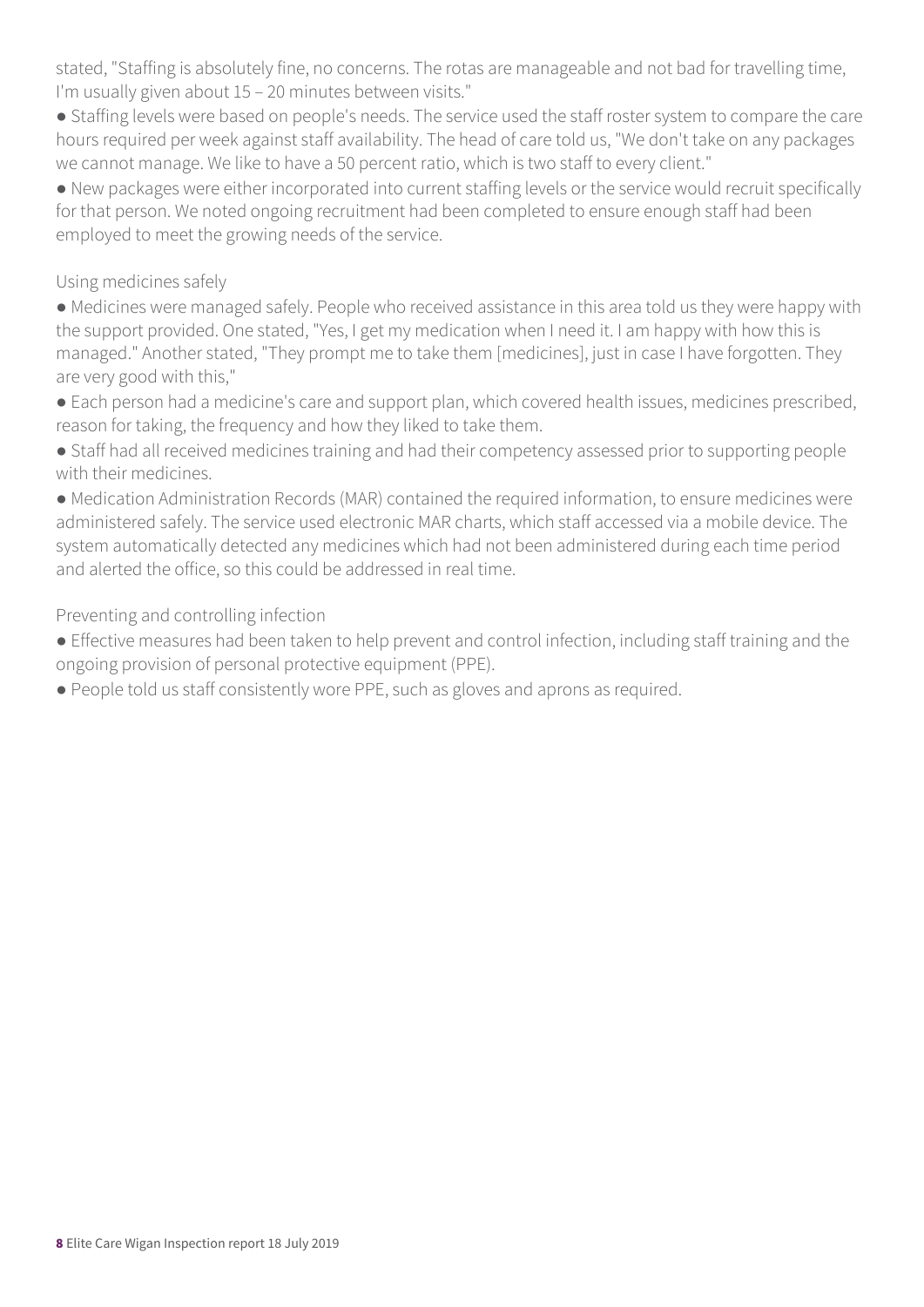### Is the service effective?

### Our findings

Effective – this means we looked for evidence that people's care, treatment and support achieved good outcomes and promoted a good quality of life, based on best available evidence.

At this inspection this key question has been rated as good. This meant people's outcomes were consistently good, and people's feedback confirmed this.

Assessing people's needs and choices; delivering care in line with standards, guidance and the law ● People's care needs had been assessed prior to the support package commencing, to ensure the service could meet their needs and had the required resources in place. The information gathered during the assessment had been used to draw up people's care and support plans.

● Assessments were completed by the care planning co-ordinator, head of care and/or registered manager. People were central to this process which they confirmed when we spoke with them. One person told us, "[Co-ordinator and head of care] came to see me. Asked me what I wanted help and support with, they were very professional."

Ensuring consent to care and treatment in line with law and guidance

The Mental Capacity Act 2005 (MCA) provides a legal framework for making particular decisions on behalf of people who may lack the mental capacity to do so for themselves. The Act requires that, as far as possible, people make their own decisions and are helped to do so when needed. When they lack mental capacity to take particular decisions, any made on their behalf must be in their best interests and as least restrictive as possible.

People can only be deprived of their liberty to receive care and treatment when this is in their best interests and legally authorised under the MCA. In care homes, and some hospitals, this is usually through MCA application procedures called the Deprivation of Liberty Safeguards (DoLS). Where people may need to be deprived of their liberty in order to receive care and treatment in their own homes, the DoLS cannot be used. Instead, an application can be made to the Court of Protection who can authorise deprivations of liberty. We checked whether the service was working within the principles of the MCA.

● People's care files contained a section about their mental capacity. Where people had been assessed as lacking capacity, details of who could legally make decisions on their behalf had been documented.

● People had been involved in making decisions about all aspects of their care and support. Where they lacked capacity to make a particular decision, either relatives who had lasting power of attorney (LPA) for health and welfare had made the decision or in the absence of anyone with an LPA, the best interest process had been used and documented.

● Staff had a clear understanding of the MCA, the importance of seeking people's consent along with people's right to refuse care and support. This was confirmed by people and their relatives we spoke with. One told us, "They always ask me before providing support." Another stated, "If they are new to me, they do. However, I've told them I'd rather they just get on with things and prefer it if they didn't ask every time. They follow my wishes."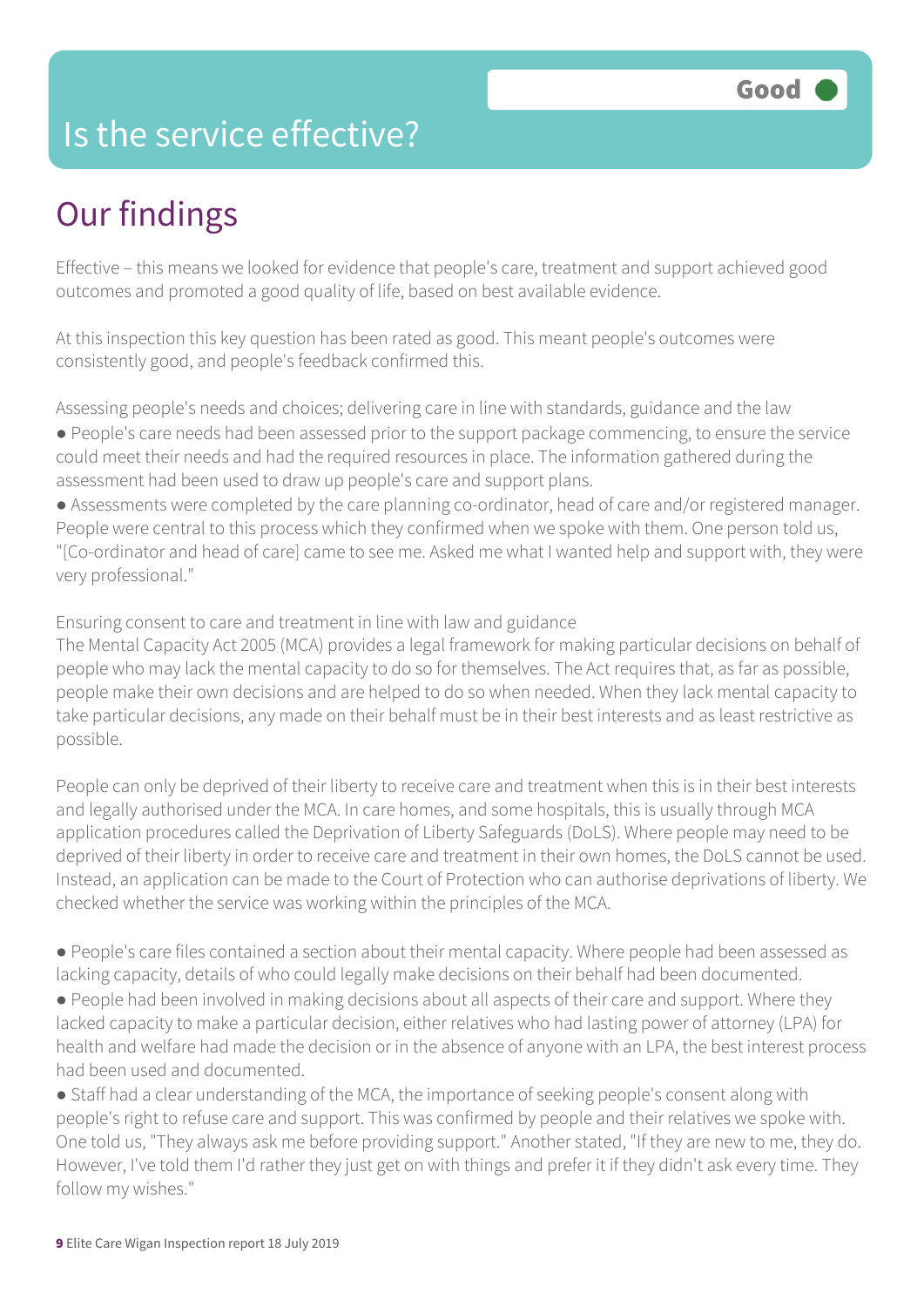Staff support: induction, training, skills and experience

- Staff spoke positively about the training and support provided. Supervision meetings had been provided in line with the providers policy, which staff told us they found beneficial. We were told the format for supervision was changing and a new policy was being drafted to reflect this. Small group supervision would replace individual meetings, albeit staff would still be afforded the opportunity to have private discussions should they wish.
- A comprehensive induction programme was provided to all new staff. This lasted two weeks and covered a range of training sessions the provider considered mandatory, including manual handling, safeguarding, first aid and infection control. Following completion of the training programme staff shadowed more experienced colleagues to receive on the job training.
- The care certificate was introduced as part of the induction process, with progress reviewed after three months. The Care Certificate is an agreed set of standards that sets out the knowledge, skills and behaviours expected of specific job roles in the health and social care sectors.
- Each staff member had to complete a six-month probationary period, with a tracker used to document their progress. Assessments of competency, spot checks and follow up discussions all formed part of this process.
- Staff told us enough ongoing and refresher training was provided to ensure their knowledge and skills remained up to date. One staff stated, "Quite happy with it [training]. Learned a lot and the quality is good. They make sure you know what has been taught through testing our knowledge."

Supporting people to eat and drink enough to maintain a balanced diet

- People received support with eating and drinking in line with their assessed needs and wishes.
- People we spoke with who received support in this area were complimentary about the assistance provided. One person told us, "They help me with this [meal preparation]. I choose what I want, and they help me to make it. They always ask at meal times, 'what do you fancy having today'." Another person told us they got plenty to drink and the staff, "Always make sure I have enough water."
- Carers used an electronic system to record daily notes and other information, including food and fluid intake. Any tasks involving nutrition and hydration were listed and had to be ticked off upon completion. Failure to do so would trigger and alert, to ensure tasks were not missed.

Staff working with other agencies to provide consistent, effective, timely care; Supporting people to live healthier lives, access healthcare services and support

- People's medical history and healthcare needs had been documented in their care files. This included any aids or equipment in use. Risks associated with any medical conditions and/or the use of equipment had also been assessed, with details included of how these would be addressed.
- The service worked closely with other healthcare professionals, such as GP's and district nurses, to ensure people received the required support to help them stay well.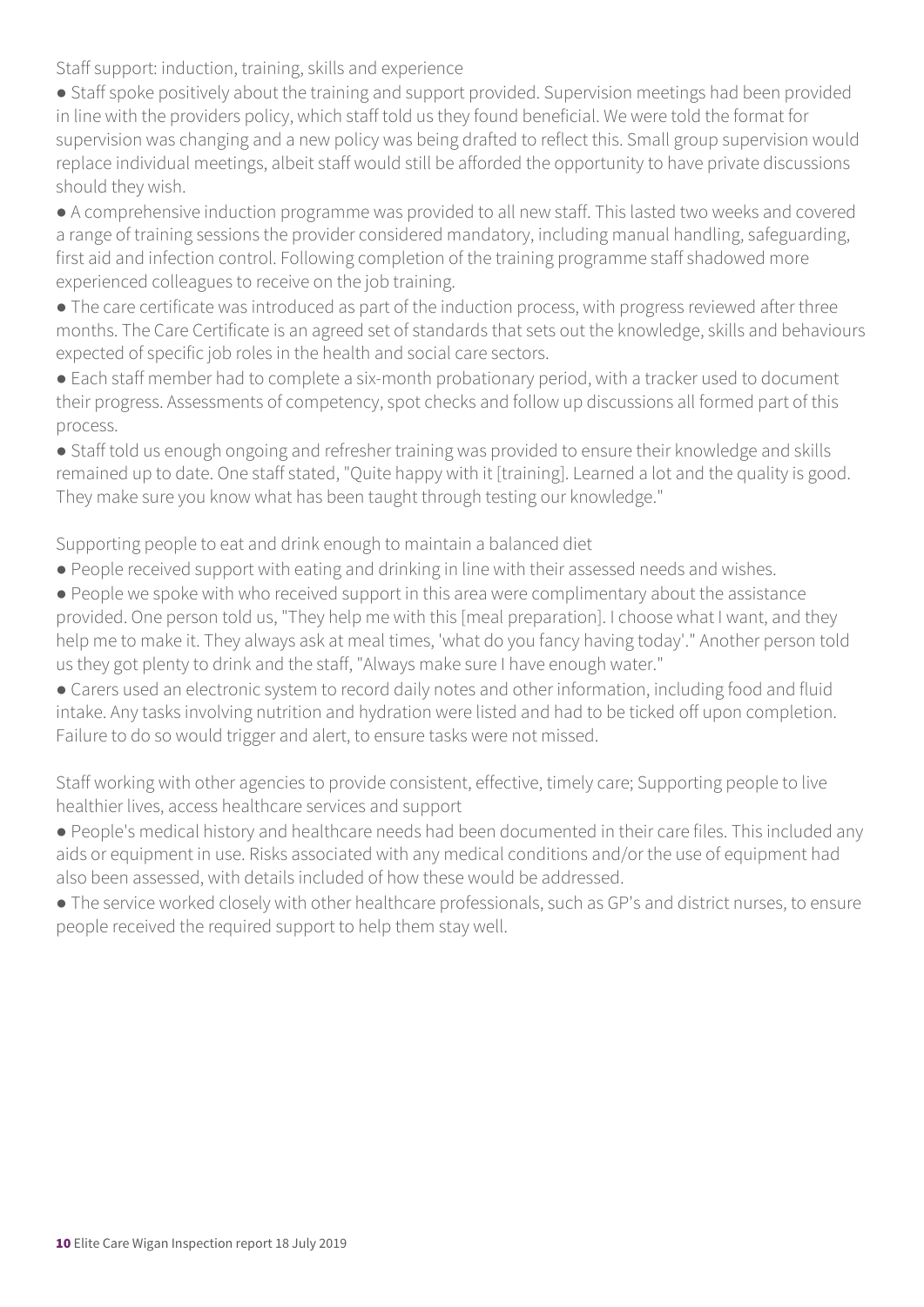### Is the service caring?

### Our findings

Caring – this means we looked for evidence that the service involved people and treated them with compassion, kindness, dignity and respect.

At this inspection this key question has been rated as good. This meant people were supported and treated with dignity and respect; and involved as partners in their care.

Ensuring people are well treated and supported; respecting equality and diversity

- People and their relatives spoke highly of the care and support they received and the staff who provided this. Comments included, "The staff are very good", "I think they are very professional, competent and get on well with me. Can't fault them at all" and "They have a good sense of humour, suit me down to the ground, I feel really relaxed with them."
- It was clear care staff had developed positive therapeutic relationships with the people they supported. This enabled them to support people to regain lost skills and complete tasks they had previously been reluctant to do. For example, one person who had previously neglected all aspects of personal hygiene, now completed a set daily and weekly routine.
- Staff worked to ensure people were treated equally and that their protected characteristics under the Equality Act were respected and promoted. Discussion about people's ethnic, religious or cultural needs had been competed during the assessment process and was included in their care plan.
- The importance of respecting people's differing views, opinions and beliefs was part of the recruitment and interview process, to ensure new staff understood the expectations of the service.

Respecting and promoting people's privacy, dignity and independence

- Staff were knowledgeable about the importance of maintaining people's privacy and dignity and how best to achieve this. One staff member told us, "It's about confidentiality and discretion. Close doors, cover people up, explain what you are going to do and make sure they are okay with this." Another said, "An example would be if having a shower, support them to the bathroom, hold a towel up when they get undressed. If they need support to wash, provide this how they have requested. When drying, cover with a towel and dry from the back, to maintain their dignity."
- People confirmed staff were respectful of their privacy and dignity and told us they felt comfortable in the staff's presence. People also told us they were offered choice during each visit, for example with what they wanted to eat, to wear and how they wanted to be supported.
- Staff were mindful of the importance of promoting people's independence, supporting people to complete tasks they were able to do. One person told us, "They always ask me what do I want help with. They let me do what I can for myself. I want to try and be as independent as I possibly can, which they encourage."

Supporting people to express their views and be involved in making decisions about their care

- People and their relatives felt fully involved in all aspects of the care and support provided and were able to express their views and make decisions in a number of ways.
- A follow up discussion was completed after the initial care visit, to review how things had gone and ensure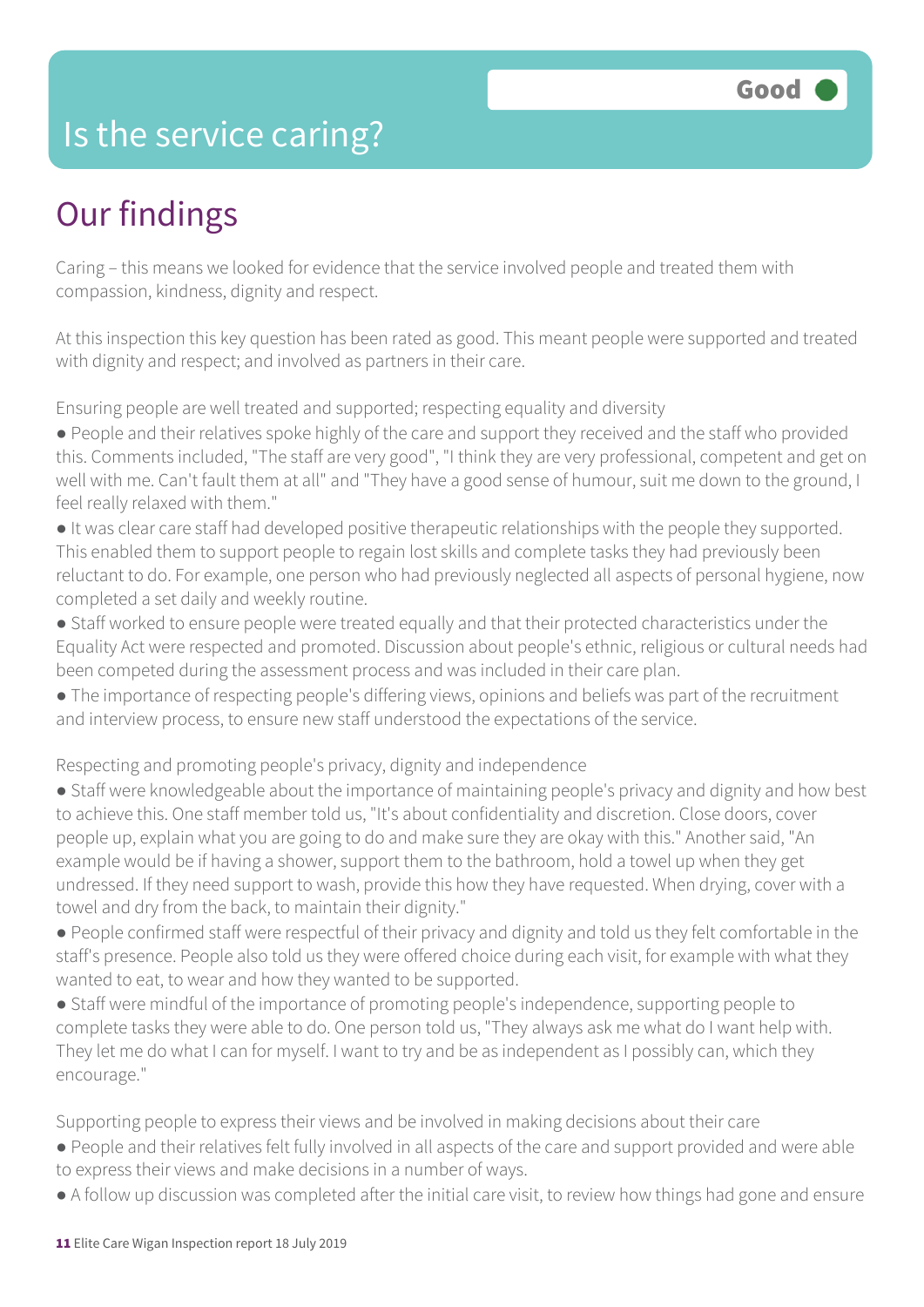the package of care met people's needs. Regular service reviews had been carried out. These looked at whether the care plan was meeting needs, if any changes were required, how the person felt about their staff team, if the service was meeting expectations and if the person had any suggestions they would like to make, to generate improvements.

● Quality assurance questionnaires had been completed after each person had used the service for four months. This included questions about the office staff, care staff and service provided. We looked at a selection of completed questionnaires all of which contained positive feedback.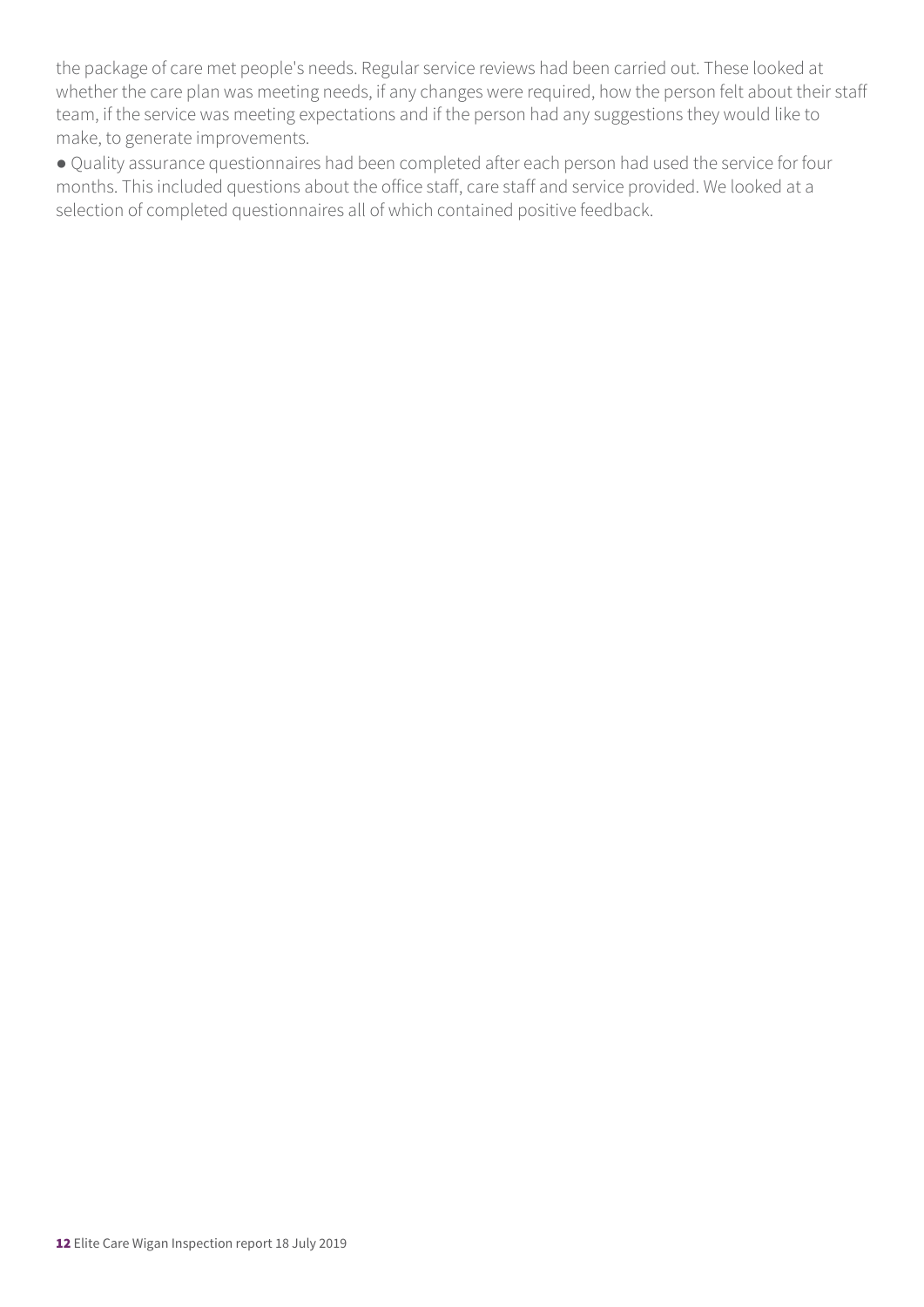### Is the service responsive?

### Our findings

Responsive – this means we looked for evidence that the service met people's needs.

At this inspection this key question has been rated as outstanding. This meant services were tailored to meet the needs of individuals and delivered to ensure flexibility, choice and continuity of care.

Planning personalised care to ensure people have choice and control and to meet their needs and preferences

● People received exceptional care and support which was personalised and met their needs and wishes. Support had been tailored to the individual, to enable them to have as much choice and control over their care as possible.

• Care files clearly detailed how people wanted to be supported, with care plans providing a step by step guide for staff to follow. The service had asked and captured what was important to people, what others liked and admired about them and any important things the service and staff should know, to ensure care was delivered in as personal a way as possible. One person had requested bright and cheery staff, who liked to chat and had also asked not to be rushed as this caused anxiety. From speaking to this person, we noted all their requests had been met.

● It was evident from speaking to people and relatives, looking at records and reviewing written feedback and compliments received, the service was extremely responsive to people's initial and changing needs.

● During the initial assessment one relative had raised concerns about their loved ones deteriorating mobility and the impact this was having but was unsure what to do about this. Staff reassured the person, arranged for a wheelchair assessment to be completed and later attended the appointment to provide support to the person and their relative and ensure they got the right equipment.

● Another person discussed their worries with staff about being able to afford their heating bill, as they now needed to have the heating on all day to keep warm. The service contacted charitable organisations on the person's behalf to enquire about funding, as well as the local authority to arrange for some assistance.

● Whilst completing an assessment, the coordinator discovered a person; who was living with dementia, had an interest in locks and switches, and enjoyed 'fiddling' with objects during the day. Following the meeting, the co-ordinator purchased a variety of small items, such as switches, locks, door chains and had these mounted on a board, which they presented to the person. The person was thrilled with the gifts and spent many hours each day, using their personalised 'fiddle' board.

● Staff also demonstrated a commitment to go 'the extra mile' to ensure people received continuity of care and their needs could be met. Due to unforeseen circumstances, a person suddenly required the support of two staff to remain safe, until necessary equipment had been provided. As the service did not have any additional staff to cover the shifts, a senior staff member cancelled their annual leave to act as the second carer. This prevented the person having to be admitted into emergency respite. Another staff member came in on their day off, to support a person with whom they had an excellent rapport, as they were refusing to engage with their designated carer and were becoming distressed. The staff member was able to get the person to relax, engage and attend their day centre placement as planned.

Meeting people's communication needs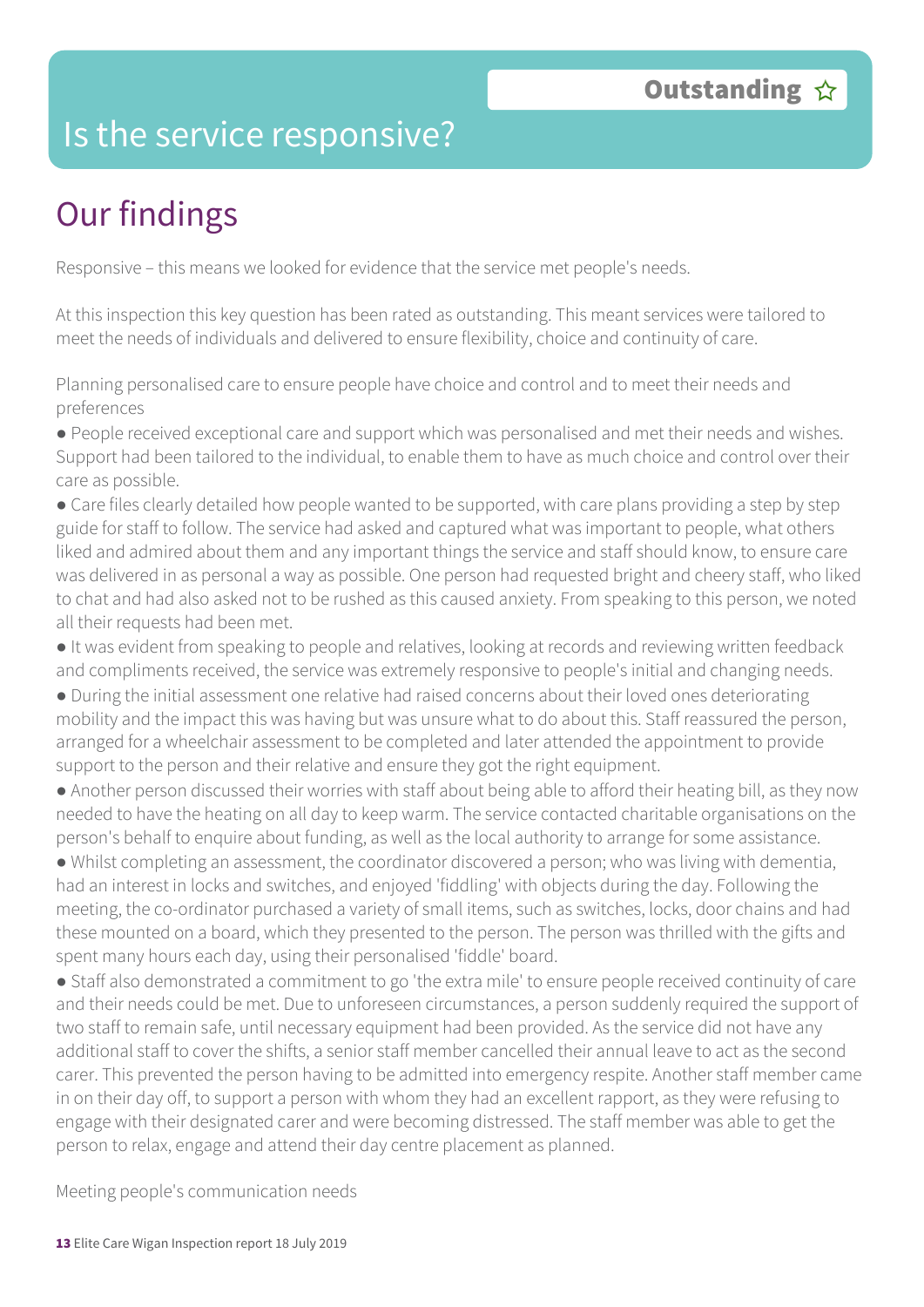Since 2016 onwards all organisations that provide publicly funded adult social care are legally required to follow the Accessible Information Standard (AIS). The standard was introduced to make sure people are given information in a way they can understand. The standard applies to all people with a disability, impairment or sensory loss and in some circumstances to their carers.

● Care files contained details of people's preferred method of communication along with any systems or aids in place to support this process. Information was available in a range of formats, such as larger font, different coloured paper and braille, if requested.

● One of the senior staff had enrolled on a British sign language (BSL) course, with the intention of cascading this to the rest of the team. This was to ensure they could meet the needs of people with a hearing impairment who used the service.

● For one person who experienced difficulties with speech production, the service had created a bespoke communication board. This was in response to the person expressing their frustration at knowing what they wanted to say, but not being able to vocalise this. The board contained a range of words and images the person could point to in order to communicate how they were feeling, along with their thoughts and wishes throughout the day. The use of the board had subsequently improved the person's ability to communicate verbally, as they were now able to say a number of key words.

Supporting people to develop and maintain relationships to avoid social isolation; support to follow interests and to take part in activities that are socially and culturally relevant to them

- The service strove to ensure people accessed the community both locally and further afield, whether for leisure purposes or to complete activities of daily living such as grocery shopping.
- One person had expressed their love for animals during a support visit. Their carer discussed with the management whether they could arrange a day out to the zoo as a surprise. This was agreed, and the staff discussed this with the person, who was thrilled. They helped plan and arrange the trip, including booking transport. We were told the person was now planning a future trip to the seaside.

• The service had been asked to work with a number of people, with whom other providers had been unable to engage. One such person had a history of refusing or cancelling their support and had become socially isolated. A specific carer was identified, who spent time developing a relationship with this person. The person started to go out shopping, before being introduced to a local café, run by a charity where they could access free or low-cost meals. The person was also encouraged to recommence interests and hobbies within the community they hadn't done for some time, initially with support, but then independently, which they continued to do.

End of life care and support

- The service was involved in the local hospices domiciliary palliative care education programme. This ensured staff had the necessary skills to support people at the end of their life.
- Where people had consented to share this information, care files contained details of people's wishes and the support they wanted at this time of their life.
- We noted one example of the support provided to a person, their family and the carers, which demonstrated the service's responsiveness and caring attitude. This included the head of care acting as a second carer, to support staff who had not experienced end of life care first hand. This was initially over a weekend but extended into the following week. The same person also supported the family to be present at the last stages of their loved one's life, which included picking one relative up from their place of work, to ensure they were able to be with their loved one at their time of need.

● After supporting this person at the end of their life, the service identified a lack of equipment and resources had been available in the person's home, to ensure they could provide the best care possible. In response, the head of care put together an 'end of life box'. This contained a range of items, such as a wash bowl, cotton wool pads, Vaseline, tissues, wipes, sponges and so on.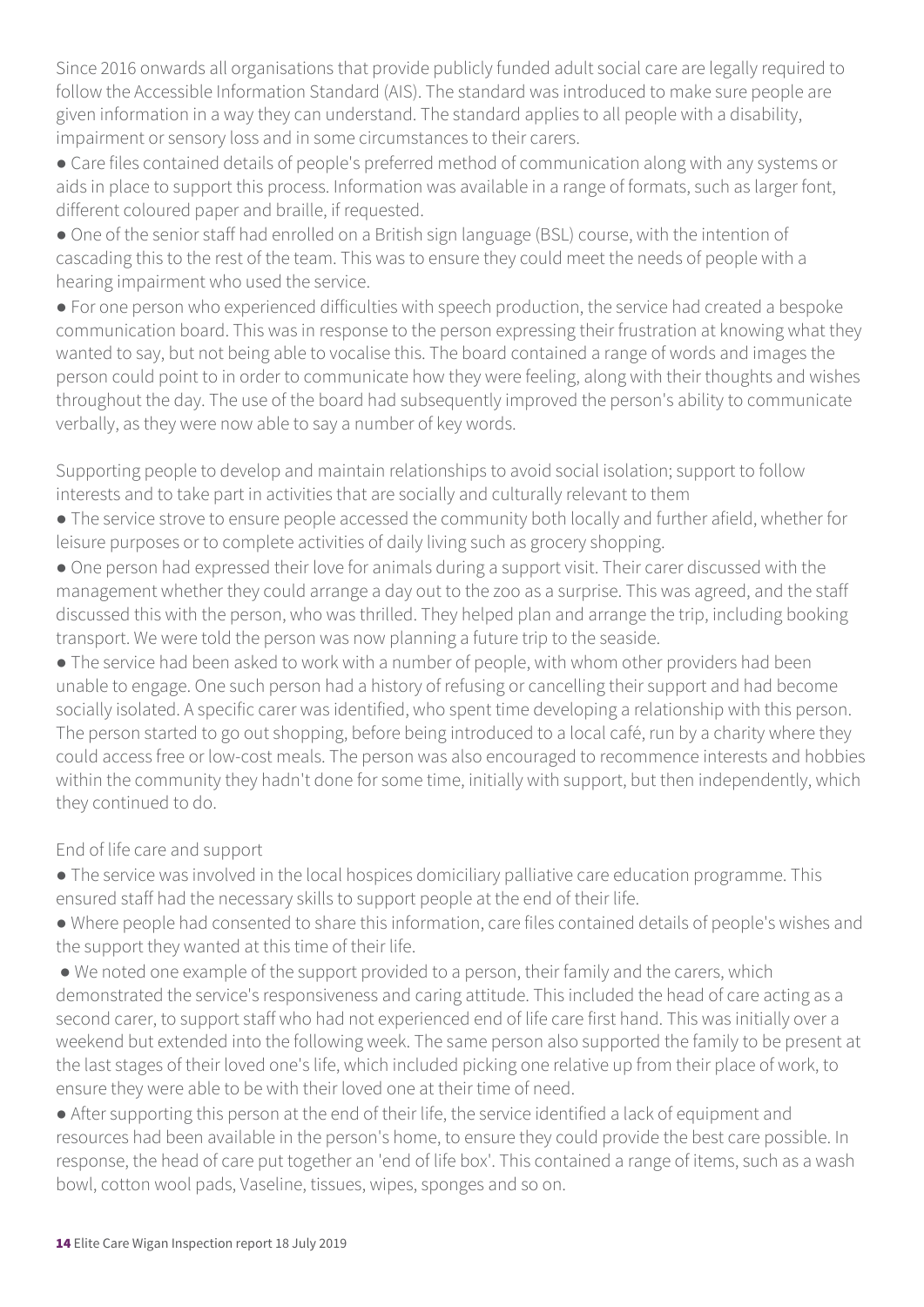Improving care quality in response to complaints or concerns

● The services complaints procedure was provided to each person upon commencing their support package. This was included in the service user guide and as well as explaining the internal complaints process, signposted people to external bodies such as CQC and the local government and social care ombudsman (LGSCO).

● People and their relatives we spoke with confirmed they knew how to complain but had not had cause to.

● The service had a designated complaints file. We saw only one formal complaint had been received in the last 12 months. As well as responding in writing, the registered manager had met with the complainant and resolved the issues.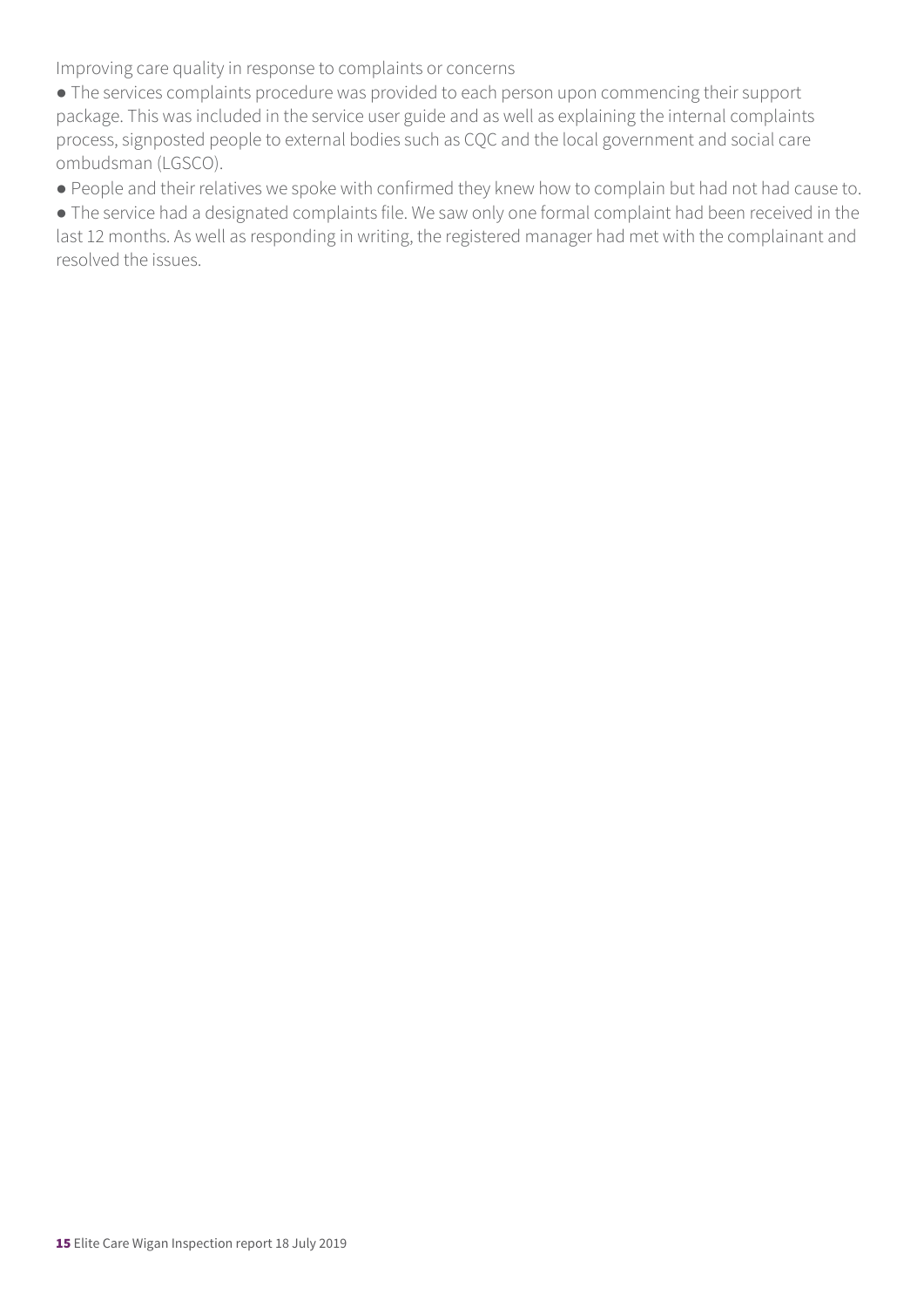### Is the service well-led?

### Our findings

Well-Led – this means we looked for evidence that service leadership, management and governance assured high-quality, person-centred care; supported learning and innovation; and promoted an open, fair culture.

At this inspection this key question has been rated as good. This meant the service was consistently managed and well-led. Leaders and the culture they created promoted high-quality, person-centred care.

Managers and staff being clear about their roles, and understanding quality performance, risks and regulatory requirements; Promoting a positive culture that is person-centred, open, inclusive and empowering, which achieves good outcomes for people

- People and the relatives we spoke with told us the service was well led and they would happily recommend it to others. Staff also spoke positively about the management of the service, telling us they felt supported and listened to. Comments included, "Yes, I think this company is well led. I have recommended them to quite a few people already", "This is the best one [care provider] I have had", "I feel more supported here than where I used to work. They care, and the rest of the team are supportive too" and "You can ring the management up any time and they will help you. They have boosted my confidence and motivated me."
- Professionals we contacted were equally as positive telling us they found the management to be "passionate about good quality care" and the service was "doing some amazing work". We were told the local authority had moved a number of problematic packages to Elite Care Wigan, when they had failed with their existing provider. The service had done some great work in being creative to engage these people and meet their needs.
- The service had a clear management structure, which was comprised of four key personnel, all of whom founded the company. This team consisted of the head of care, registered manager, head of quality and the care planning coordinator.
- The registered manager and nominated individual understood their regulatory requirements and had submitted relevant statutory notifications to CQC, to inform us of things such as accidents, incidents and safeguarding.

Engaging and involving people using the service, the public and staff, fully considering their equality characteristics; Working in partnership with others

- People and their relatives were involved in all aspects of their care and support and told us the service was flexible in meeting their needs. Comments included, "They are very flexible, they provide the care we need at the times we need it, rather than what works best for them" and "I asked them if they could change the call times as were not quite right for us, which they did straight away."
- People told us the service regularly sought their views through questionnaires and telephone calls. One relative stated, "I go into the office once a month and discuss things. They are so good, they make me a brew and we chat about all sorts."
- A new format for team meetings had been introduced, as the staff had been split into two teams based on the geographical area in which they worked. These meetings were held weekly and provided an opportunity for staff to discuss people's care packages, raise issues or concerns and discuss best ways of working. Prior to this, meetings had been held quarterly.